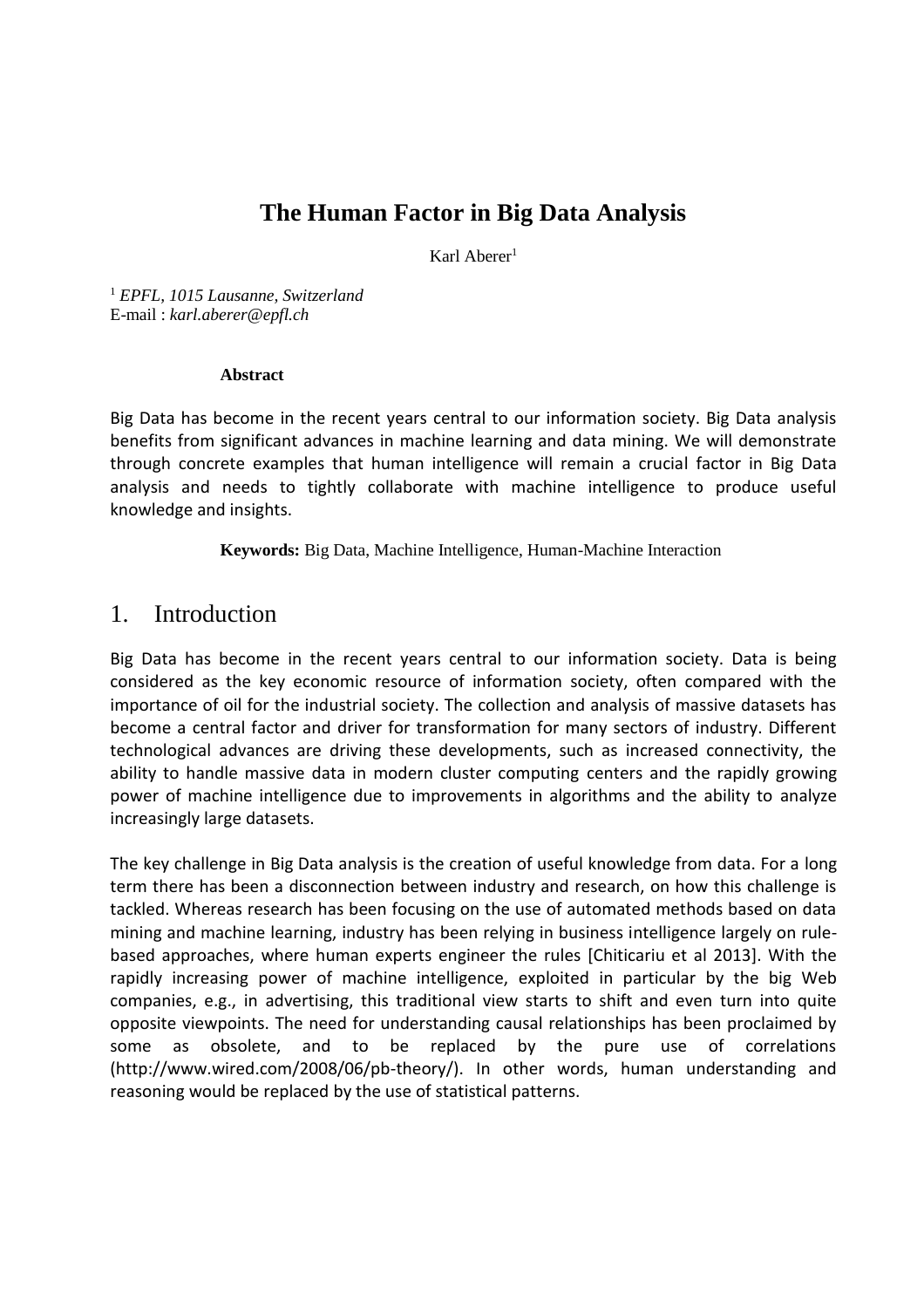## 2. Three Examples of How Human and Machine Intelligence work together

We claim that despite the impressive developments in machine intelligence the use of human intelligence will remain a crucial factor. The key question is not whether the one can replace the other, but how they work together in a productive and efficient way. There are good reasons to believe that human input will remain essential, in particular in areas where domain specific or contextual knowledge is required. In general, machines cannot learn about intentions, valuations and interpretations of humans or human experts, unless massive behavioral traces are collected. This is possible for generic and commonplace concerns (e.g., analyzing Web search logs for optimizing advertisement), but not in settings involving deep domain knowledge. The importance of human intelligence for data analysis is also underlined by the rapid adoption of crowd-sourcing platforms, such as CrowdFlower and Amazon Mechanical Turk, enabling the execution of human intelligence tasks at massive scale.

We will illustrate the interplay between human and machine intelligence through three exemplary recent research works that illustrate different models of interaction.

In the first case we show *how human intelligence is needed in order to enable machine intelligence*. We illustrate this for the problem of evaluating credibility of Web contents, e.g. providing information on health and nutrition [Olteanu et al 2013]. Evaluating credibility relies both on domain expertise, for evaluating factual correctness of information, and on social factors, for establishing common beliefs of what is considered as accepted truth. Ground truth based on human input is primordial to enable any form of automated credibility evaluation. Based on human annotated document corpuses we identified document features that are strong indicators of credibility and serve as the basis for automated credibility evaluation based on supervised learning and recommender algorithms.

In the second case we provide an example of how the computational power of *machines and human intelligence can work interactively together* to solve difficult problems. We consider a task that is of primordial importance in the processing of Big Data, the integration of heterogeneous datasets that originate from different sources [Hung et al 2014]. Using automated analysis of large amounts of structural and content features of database schemas and content allows nowadays coming up with reasonably good suggestions for correlating heterogeneous data, but the correctness of those suggestions is still largely insufficient for high quality data integration. Thus, human expertise and judgment remain an unavoidable component in establishing correct semantic relationships for heterogeneous data. We show how to optimize human interventions, in verifying automatically produced semantic relationships, and thus to significantly speed up the data integration process that is performed in collaborative manner between humans and machines.

In the third example we show of how *human interpretation is needed in order to derive useful*